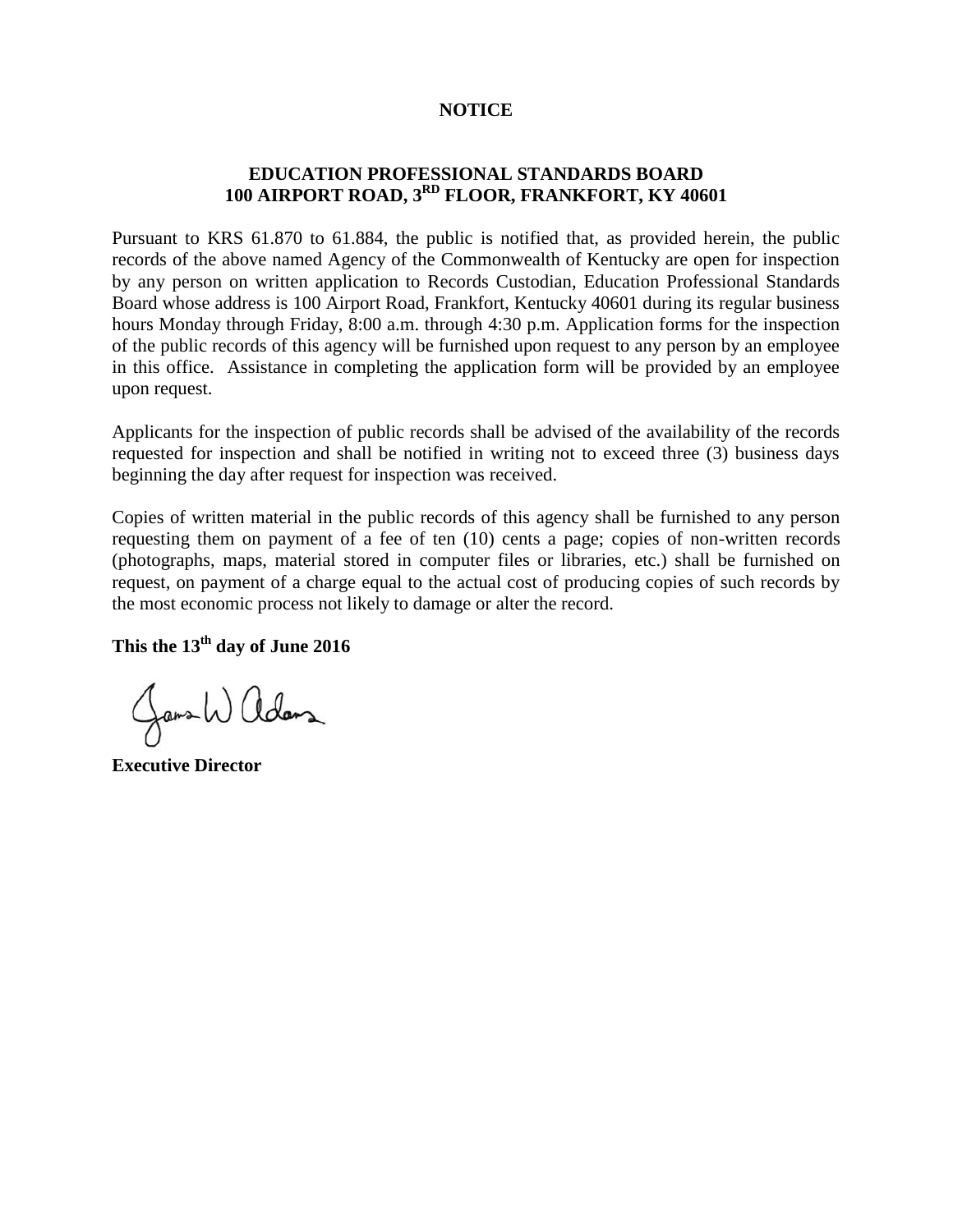## **OPEN RECORDS REQUEST FORM TO INSPECT PUBLIC RECORDS**

DATE:

To the Records Custodian:

I request to inspect and/or receive copies of the following document(s):

*(There is a \$0.10 fee for each photocopy received. If the items are to be mailed, the amount of postage will also be charged. If the records are in a non-written format, the charge will be equal to the actual cost of reproduction.)*

\_\_\_\_\_\_\_\_\_\_\_\_\_\_\_\_\_\_\_\_\_\_\_\_\_\_\_\_\_\_\_\_\_\_\_\_\_\_\_\_\_\_\_\_\_\_\_\_\_\_\_\_\_\_\_\_\_\_\_\_\_\_\_\_\_\_\_\_\_\_\_\_\_\_\_\_

**\_\_\_\_\_\_\_\_\_\_\_\_\_\_\_\_\_\_\_\_\_\_\_\_\_\_\_\_\_\_\_\_\_\_\_\_\_\_\_\_\_\_\_\_\_\_\_\_\_\_\_\_\_\_\_\_\_\_\_\_\_\_\_\_\_\_\_\_\_\_\_\_\_\_\_\_\_**

**\_\_\_\_\_\_\_\_\_\_\_\_\_\_\_\_\_\_\_\_\_\_\_\_\_\_\_\_\_\_\_\_\_\_\_\_\_\_\_\_\_\_\_\_\_\_\_\_\_\_\_\_\_\_\_\_\_\_\_\_\_\_\_\_\_\_\_\_\_\_\_\_\_\_\_\_\_**

\_\_\_\_\_\_\_\_\_\_\_\_\_\_\_\_\_\_\_\_\_\_\_\_\_\_\_\_\_\_\_\_\_\_\_\_\_\_\_\_\_\_\_\_\_\_\_\_\_\_\_\_\_\_\_\_\_\_\_\_\_\_\_\_\_\_\_\_\_\_\_\_\_\_\_\_\_

*\_\_\_\_\_\_\_\_\_\_\_\_\_\_\_\_\_\_\_\_\_\_\_\_\_\_\_\_\_\_\_\_\_\_\_\_\_\_\_\_\_\_\_\_\_\_\_\_\_\_\_\_\_\_\_\_\_\_\_\_\_\_\_\_\_\_\_\_\_\_\_\_\_\_\_\_\_*

**\_\_\_\_\_\_\_\_\_\_\_\_\_\_\_\_\_\_\_\_\_\_\_\_\_\_\_\_\_\_\_\_\_\_\_\_\_\_\_\_\_\_\_\_\_\_\_\_\_\_\_\_\_\_\_\_\_\_\_\_\_\_\_\_\_\_\_\_\_\_\_\_\_\_\_\_\_\_**

**\_\_\_\_\_\_\_\_\_\_\_\_\_\_\_\_\_\_\_\_\_\_\_\_\_\_\_\_\_\_\_\_\_\_\_\_\_\_\_\_\_\_\_\_\_\_\_\_\_\_\_\_\_\_\_\_\_\_\_\_\_\_\_\_\_\_\_\_\_\_\_\_\_\_\_\_\_\_**

**\_\_\_\_\_\_\_\_\_\_\_\_\_\_\_\_\_\_\_\_\_\_\_\_\_\_\_\_\_\_\_\_\_\_\_\_\_\_\_\_\_\_\_\_\_\_\_\_\_\_\_\_\_\_\_\_\_\_\_\_\_\_\_\_\_\_\_\_\_\_\_\_\_\_\_\_\_\_**

**\_\_\_\_\_\_\_\_\_\_\_\_\_\_\_\_\_\_\_\_\_\_\_\_\_\_\_\_\_\_\_\_\_\_\_\_\_\_\_\_\_\_\_\_\_\_\_\_\_\_\_\_\_\_\_\_\_\_\_\_\_\_\_\_\_\_\_\_\_\_\_\_\_\_\_\_\_\_**

Printed Name (Required) - Company Name (if applicable)

Street Address City, State, Zip Code

Phone Number - Fax Number

E-mail Address

Signature Required) **\_\_\_\_\_\_\_\_\_\_\_\_\_\_\_\_\_\_\_\_\_\_\_\_\_\_\_\_\_\_\_\_\_\_\_\_\_\_\_\_\_\_\_\_\_\_\_\_\_\_\_\_\_\_\_\_\_\_\_\_**

## THIS COMPLETED FORM SHOULD BE SUBMITTED TO THE RECORDS CUSTODIAN.

\_\_\_\_\_\_\_\_\_\_\_\_\_\_\_\_\_\_\_\_\_\_\_\_\_\_\_\_\_\_\_\_\_\_\_\_\_\_\_\_\_\_\_\_\_\_\_\_\_\_\_\_\_\_\_\_\_\_\_\_\_\_\_\_\_\_\_\_\_\_\_\_\_\_\_\_\_\_

\_\_\_\_\_\_\_\_\_\_\_\_\_\_\_\_\_\_\_\_\_\_\_\_\_\_\_\_\_\_\_\_\_\_\_\_\_\_\_\_\_\_\_\_\_\_\_\_\_\_\_\_\_\_\_\_\_\_\_\_\_\_\_\_\_\_\_\_\_\_\_\_\_\_\_\_\_\_

*The request is granted.*

*Total amount charged to applicant to fulfill records request: \$\_\_\_\_\_\_\_\_\_\_\_\_\_\_*

*The records request is denied based on the following exemption:*